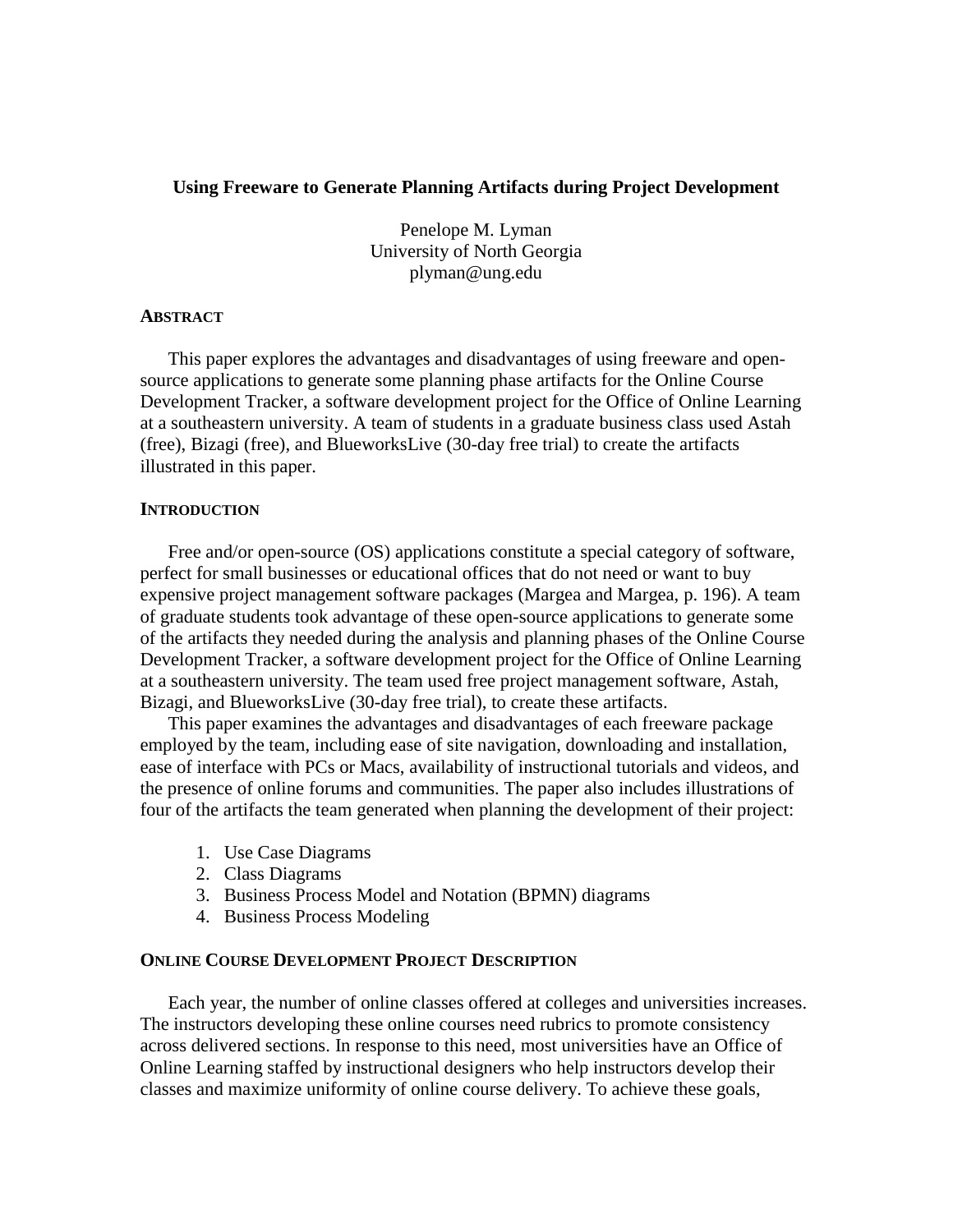instructors must participate in various activities (e.g., online learning workshops) that provide course development and documentation training. At the same time, instructional designers must be able to track the progress of instructors as they develop their online courses.

#### **PROPOSED SYSTEM CAPABILITIES**

In order to support efforts of the Office of Online Learning to track instructor progress throughout the course development process, a student project development team at a major university proposed an application that would give each designer the following abilities:

- Login (authentication)
- Add faculty members, courses, and development tasks
- Check off tasks as they are completed
- Sort data quickly and add notes or comments

## **FINDINGS**

*Use Case Diagrams and Class Diagrams.* The first steps during any project development include identifying the problem and planning the project (Satzinger, Jackson, and Burd, p. 6). In order to accomplish these steps, project developers must become familiar with the system, its stakeholders, and the project requirements. Use case and class diagrams are high-level modeling tools used to facilitate the collection of this information.

A use case is a list of steps between a user (actor) and the system to achieve a goal ("Use case"). The use case diagram uses Unified Modeling Language (UML) to illustrate this list of steps graphically. A class diagram in UML is a structure used to show object classes in a system and includes class attributes, operations, and relationships among objects ("Class diagram"). This diagram looks like an entity-relationship (ER) model for tables in a database and may be used to construct code with an object-oriented language. However, the team found the class diagram most useful as an attribute identifier and when trying to visualize a fixed view of a system.

The use case and class diagrams for the Online Course Development Tracker project were developed by the team using Astah. Astah was originally called JUDE, which was developed in 1996 and offered as free software in 1999. JUDE was renamed Astah in September 2009.

Astah's site navigation was user-friendly, and the team was able to download and install the Astah Community (freeware) version of the software on both Apple and PC computers without any complications. The site provided online tutorials and videos to demonstrate Astah's features, and additional tutorial videos were available on YouTube. Also available was an Astah Users Community Forum, where users could post questions and receive assistance. Generating the use case and class diagrams for the project took little time and, as shown in Figures 1 and 2, produced project development artifacts that looked professional and were easy to understand.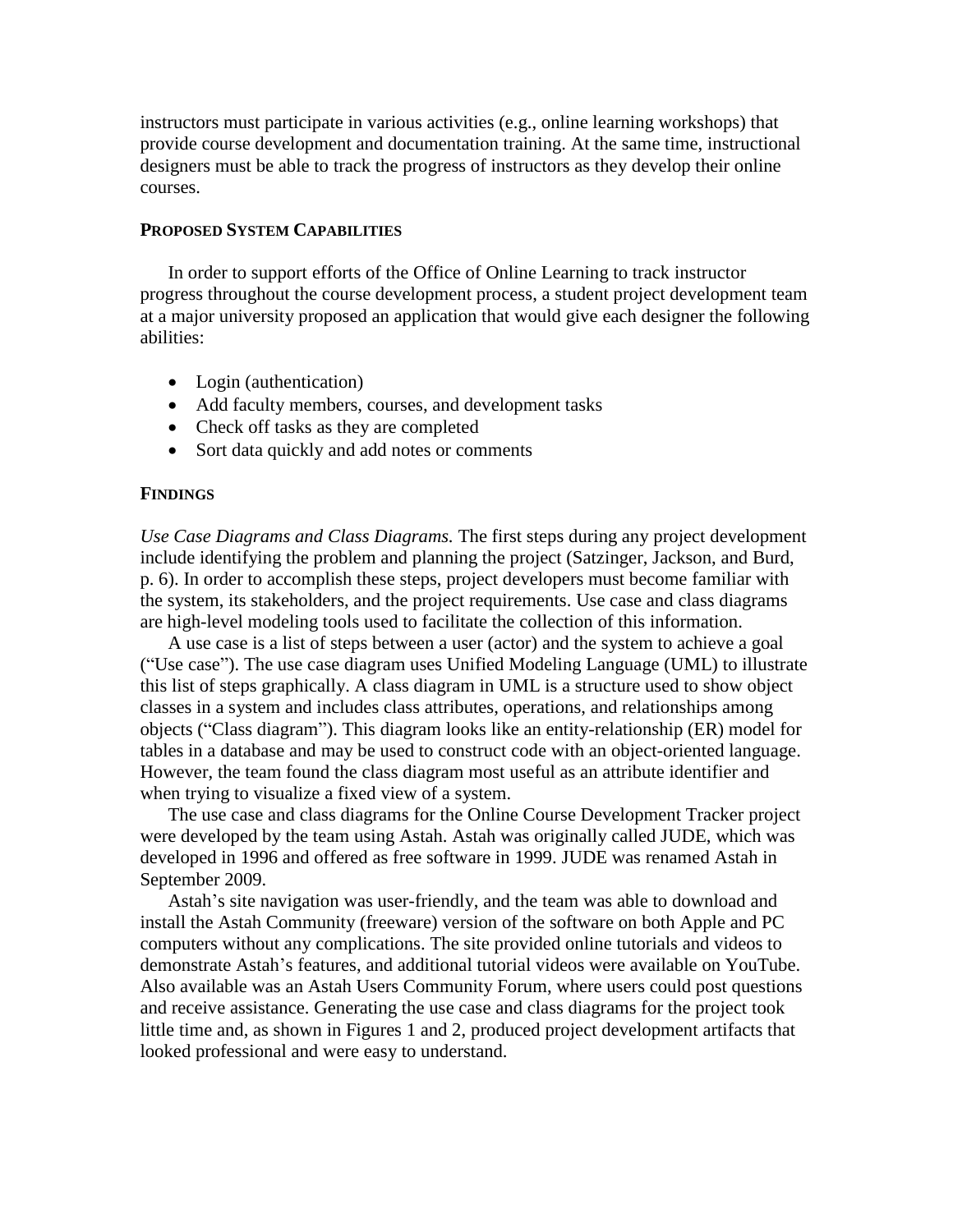

Figure 1. "Use Case" Diagram.



Figure 2. Class Diagram.

powered by Astah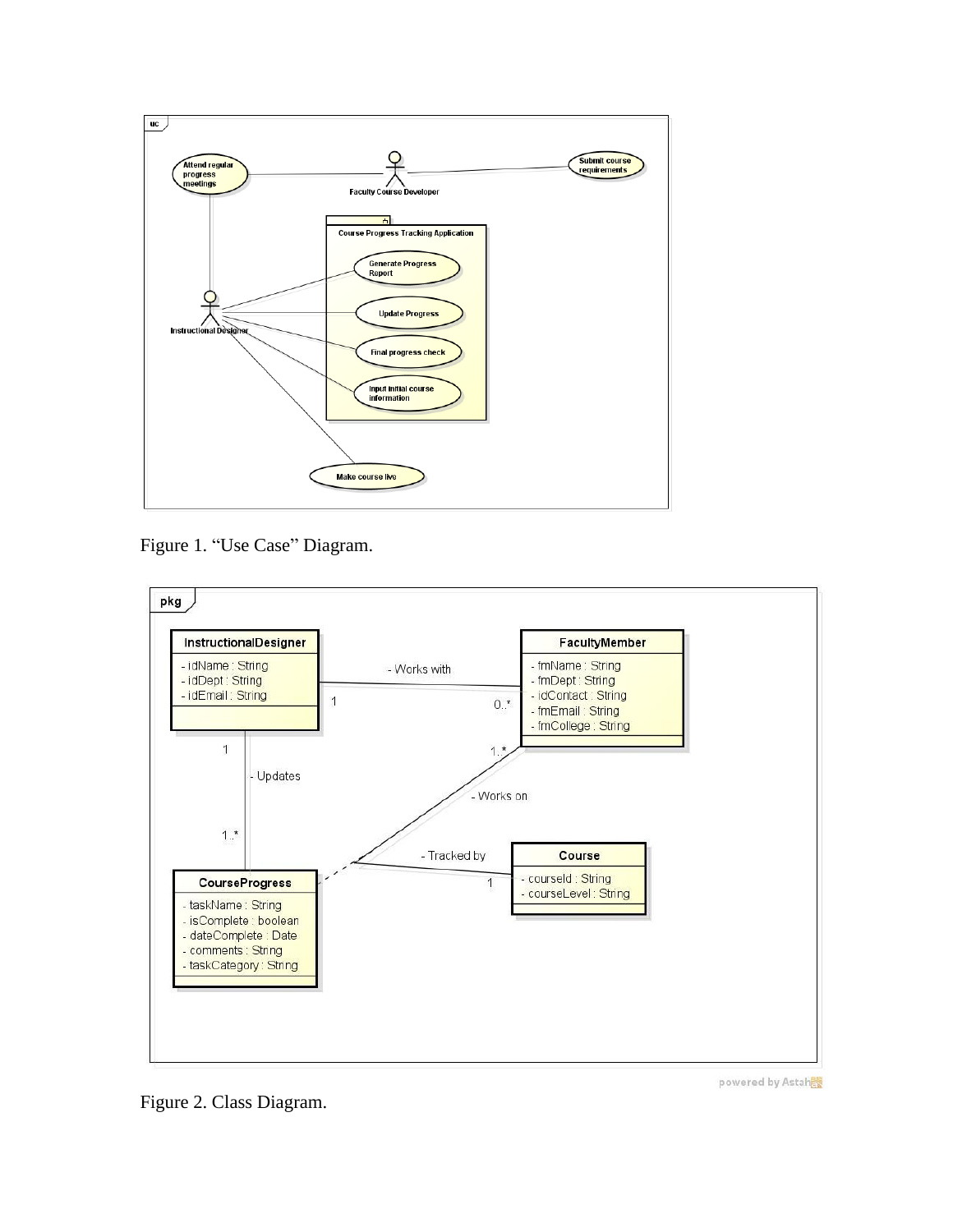*BPMN Diagrams and Business Process Modelling*. Another requirement during systems development is to understand and map the processes of the new system. BPMN is a standard for business process modeling and is similar to flowcharting. However, unlike a flowchart, a BPMN diagram includes time as part of the flow of information through the system.

The team used Bizagi to create BPMN diagrams that graphically displayed the Online Course Development Tracker processes. A privately-owned company, Bizagi offers their Process Modeler as a free component of the Bizagi BPM Suite.

Like Astah, Bizagi site navigation was user-friendly, and the team did not encounter problems downloading and installing the Bizagi Modeler software on PC computers. However, the software could not be installed on Apple computers using a Mac operating system. Team members using Macs found a workaround for this shortcoming by using a VM (Virtual Machine) platform that created a Windows environment. The Bizagi site offered a free, comprehensive Bizagi Modeler *User Guide*, a Modeler Forum where users could ask questions and share ideas, and video tutorials to help users master the Modeler software features. Bizagi Modeler video tutorials were also available on YouTube. Additionally, the site offered access to a free library of previously created process maps.

Learning to use the Bizagi Modeler software was uncomplicated, and the team was quickly able to create professional-looking BPMN diagrams. Figure 3 shows one of the BPMN project development artifacts the team used to define and sequence the tasks involved in the "Course Setup Process" of the Online Course Development Tracker project.



Figure 3. Bizagi BPMN diagram of the "Course Setup Process" in the Online Course Development Tracker project.

Another tool used to document business processes is the process modeler. This tool is designed to help organizations capture and communicate their business processes and to document process changes for subsequent project updates.

To document the processes of the Online Course Development Tracker, the team used the discovery map portion of IBM BlueworksLive, a process discovery and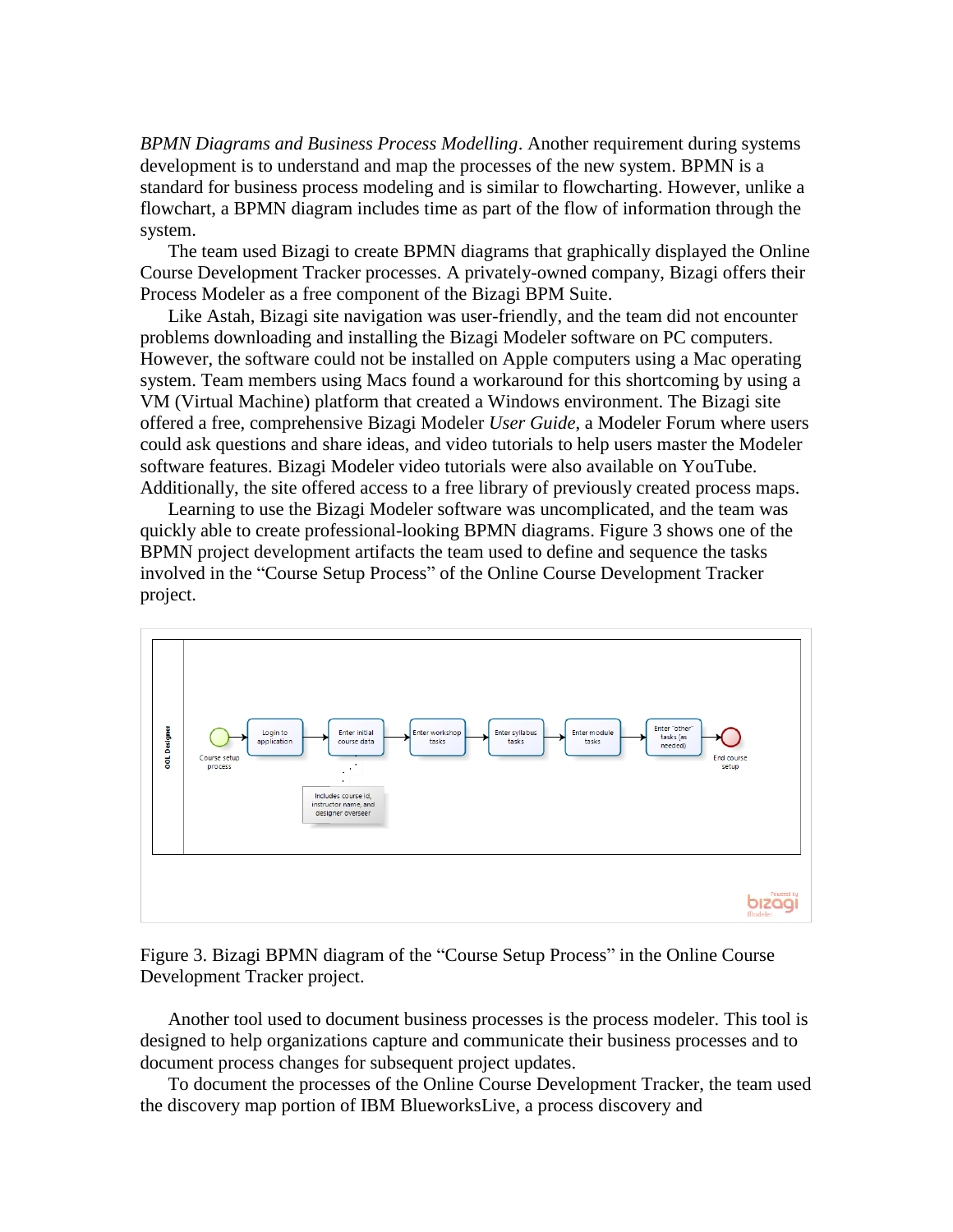documentation tool that contains the milestones and activities of a process. This software comes with a 30-day free trial, which grants users access to the full version of BlueworksLive Professional. After the 30-day free trial period, if the user does not "go pro," the account is downgraded to the Limited Free edition, which only grants access to "Processes." Alternatively, the Bizagi Process Modeler (freeware) could have been used to create a high-level process project map similar to the one shown in Figure 4. However, Blueworks Live delivered a more polished end product, making it the team's preferred software for project mapping.

BlueworksLive site navigation required users to register in order to gain access to the 30-day free trial software. There was no need to download any software; once registered for the 30-day free trial, users could login to gain access to software via their browsers. For a visual overview of how to use the mapping software, registered users logged in and clicked on "Help" in the top navigation bar. Video tutorials were available for registered users from the "Help" screen. Video tutorials were also available on YouTube and on the BlueworksLive Homepage, for unregistered users. A weekly demo available from the BlueworksLive Homepage allowed users to ask questions via live chat and learn tips for using the BlueworksLive product more effectively.

Using the software was very intuitive, rather like using sticky notes on a wall. Figure 4 is an example of the artifact the team created while documenting the processes for the "Initializing a Course" phase of the Online Course Development Tracker project.



Figure 4. BlueworksLive Process Outline of "Initializing a Course" phase in the Online Course Development Tracker project.

Alternate software, both freeware and fee-based, could have been used to generate the artifacts used by the team during the Online Course Development Tracker project. For example, cloud-based Lucidchart (freeware) and fee-based Microsoft Visual Studio or Microsoft Visio could have been used to generate the use case, class, and BPMN diagrams. In addition to the business process model shown in Figure 4, BlueworksLive could have been used to generate the BPMN diagrams created during the project.

Likewise, there are more artifacts that could have been generated during the planning phase of this project. For example, most project teams create a work schedule that includes start and finish dates of planned activities during project development. Though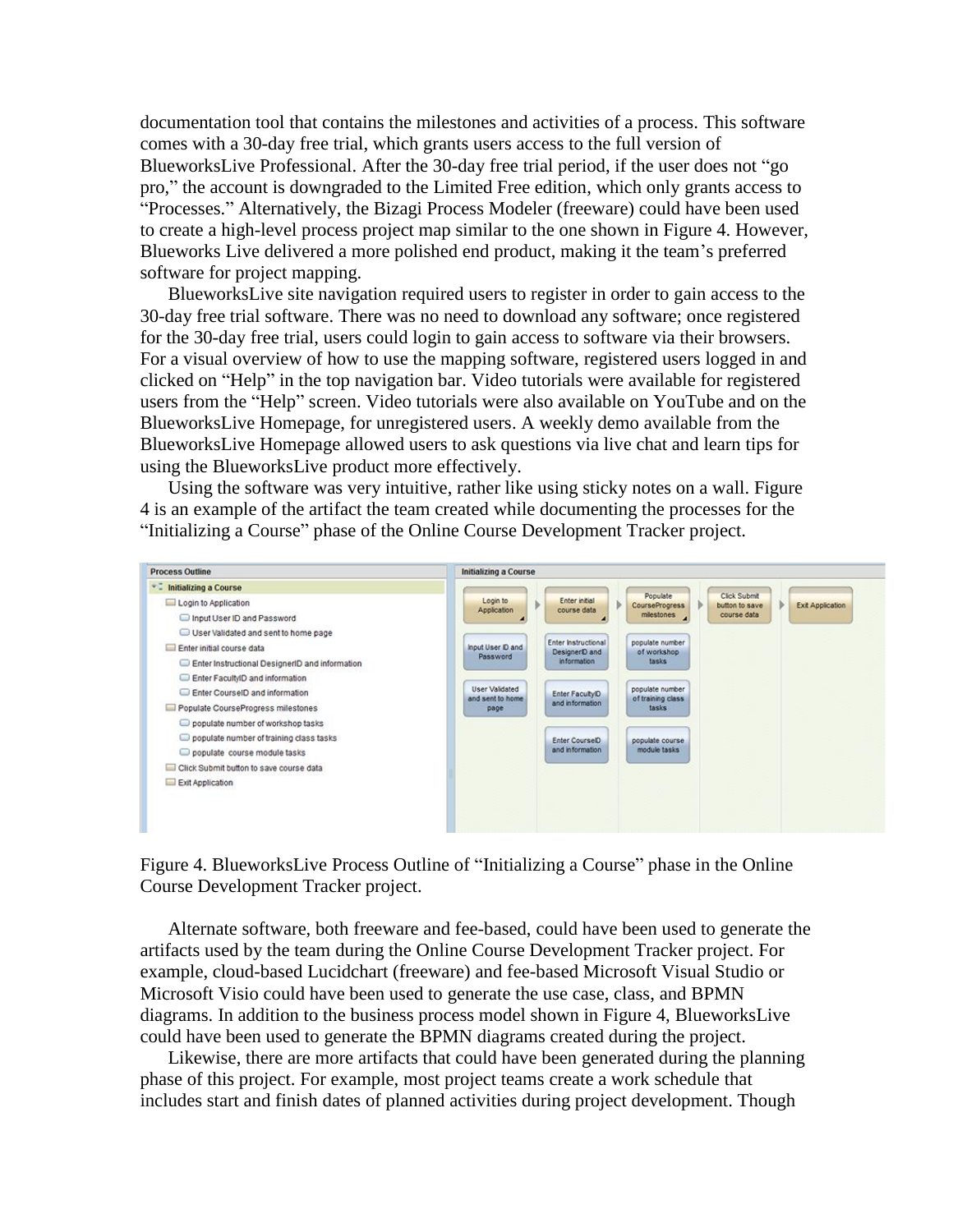not required for this project by the course instructor, a work schedule could have been created using a Gantt chart (a bar chart showing activities on a horizontal line) using Gantter, a cloud-based freeware application that allows users to import and export feebased Microsoft Project files directly.

This article focuses specifically on the actual software used and the artifacts generated by the team during the planning phase of the Online Course Development Tracker project. The team was able to leverage these artifacts during the implementation phase using the freeware version of Salesforce.

## **CONCLUSION**

The university team used freeware-based graphical modeling techniques to gather information about the Online Course Development Tracker system, its stakeholders, and its process requirements. The use of graphical models allowed the team and the Office of Online Learning to understand complex relationships that might otherwise have been opaque if described using only a narrative. Easy Internet access to the freeware helped the team deliver professional results in a timely manner.

As shown in Figure 5, using freeware to generate the graphical artifacts the team needed during the planning phase of their project was both simple and inexpensive.



Figure 5. Summary of Astah, Bizagi, and BlueworksLive Characteristics.

Astah, Bizagi, and BlueworksLive, the freeware used in the Online Course Development Tracker project, are available to businesses that might not wish to invest in expensive project management software suites but still need to generate artifacts similar to the ones used by the team in this project. The freeware options described in this paper are readily obtainable, easy to learn, and a practical alternative for businesses with scarce resources.